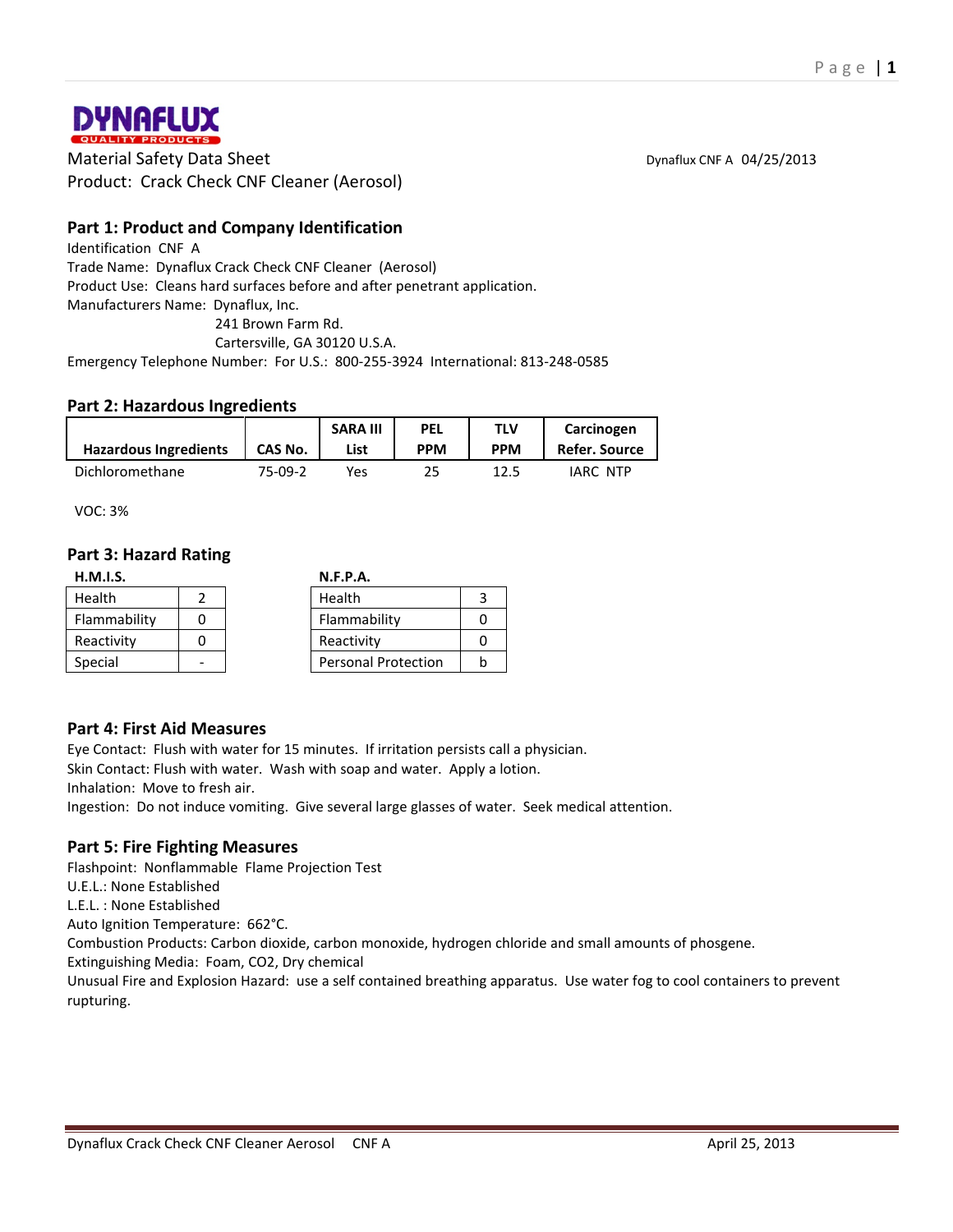## **Part 6: Accidental Release Measures**

Small Spill: Soak up with absorbent material, i.e. kitty litter, clay or dirt. Sweep up and place in a labeled closed container. Large Spill: Keep unauthorized people from the area. Use self contained breathing apparatus. Dike area and pump contents to a labeled, closed container. Absorb residue and sweep up. Place in a closed, labeled container.

#### **Part 7: Handling and Storage**

Leave in the shipping containers. Store in a cool dry place. Do not expose aerosols to temperatures above 120° F or the container may rupture.

## **Part 8: Exposure Control / Personal Protection**

If vapor exceeds TLV use a approved respirator. Use mechanical ventilation in confined spaces. Wear safety glasses and protective gloves.

#### **Part 9: Physical and Chemical Properties**

Boiling Point: 39.8°C Vapor Pressure : 47.33 KPa Vapor Density: 2.93 Octanol / Water Partition Coefficient.: 1.25 Appearance and Odor: Clear liquid with solvent odor. Specific Gravity: .745 Evaporation Rate (BuAc=1): NA Water Reactive: No

### **Part 10: Stability and Reactivity**

Stability- Product is stable Hazardous Polymerization- will not occur. Conditions to Avoid- Ignition sources, open flames, amines and strong bases.

#### **Part 11: Toxicological Information**

Ingestion: Rat LD50 1500-2500mg/kg Inhalation: Rat LC50 10,000 ppm Carcinogenicity Classification: N.T.P. Anticipated Carcinogen. IARC: Possible carcinogen; 2B Reproductive Toxicity: animal studies- None Genetic Toxicity-negative results from animal studies.

## **Part 12: Ecological Information**

Potential for mobility in soil is high. Octanol/Water partition coefficient: 1.25 Organic carbon/water partition coefficient: 24 Atmospheric half life: 79-110 days Biodegradation 5-26% 28 days LC50 bluegil:l 224 mg/l Aquatic Toxicity EC50 water flea. Immobilization: 480 mg/l

## **Part 13: Disposal Consideration**

Do not dump into any sewers, on the ground or into any body of water. Send to a permitted recycler.